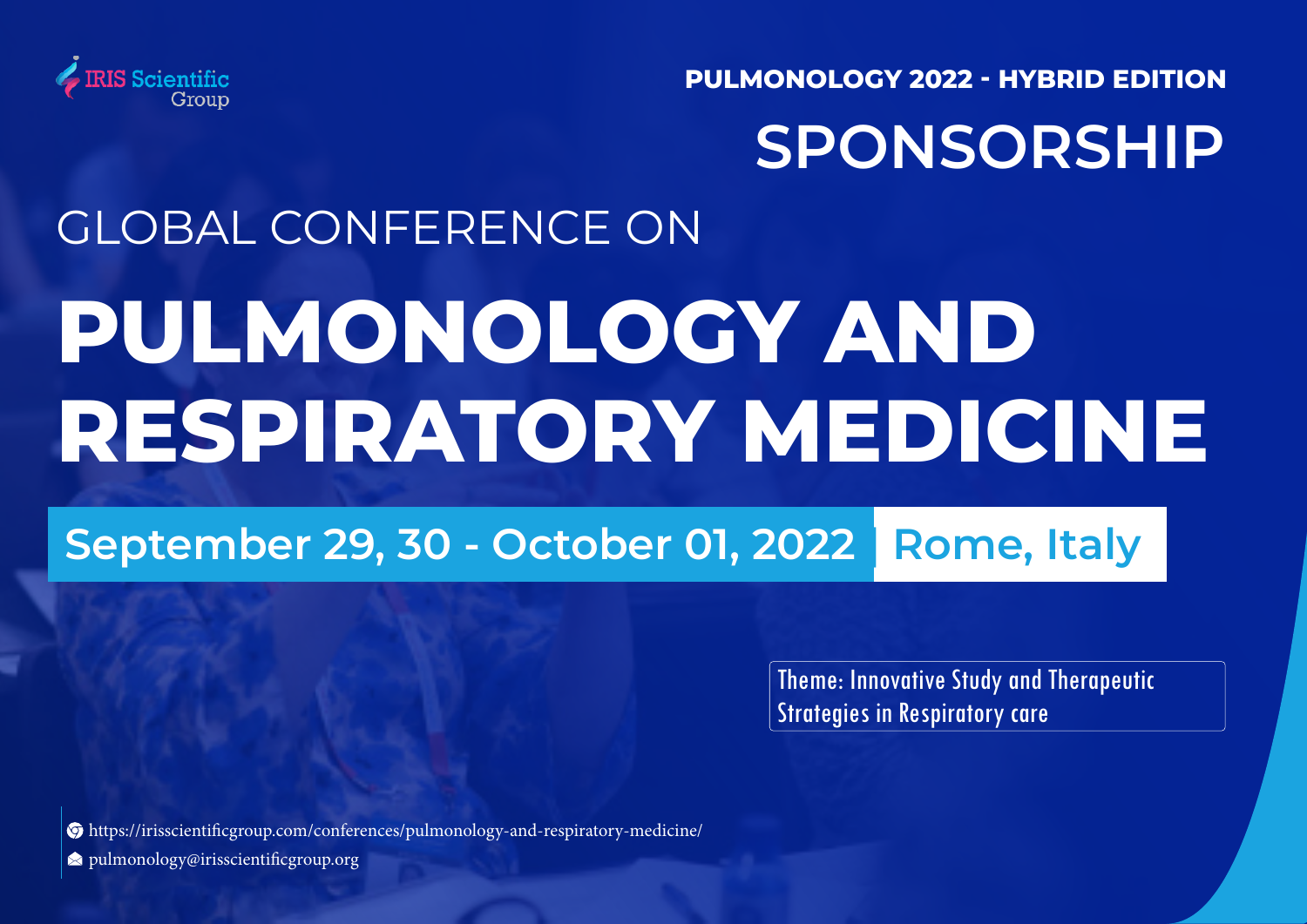## **SPONSORSHIP**

GCPR 2022 is dedicated to offer the most dynamic and inclusive conference featuring the latest innovation and advances in the field of Pulmonology and Respiratory Medicine.

#### **CONNECT WITH YOUR TARGET AUDIENCE**

Partnering with GCPR 2022 means more than making the right contacts; It means being connected to the right people with the right level of influence, and you are allied with a globally respected organizations and leaders in the Pulmonology and Respiratory Medicine.

#### **TOP REASONS TO BECOME A SPONSOR/EXHIBIT AT GCPR 2022**

- Increase brand awareness by sponsoring attendee favorites and must-attend events.
- Show your brand's strength to your competition.
- Multiple opportunities for professional networking, concept selling and brand positioning
- Meet new contacts and strengthen key relationships
- Engage in networking opportunities with attendees and speakers
- Increase awareness of your organization among influential health care decision makers
- Meet clients and new prospects face to face
- Involvement in GCPR 2022 is all about building brand awareness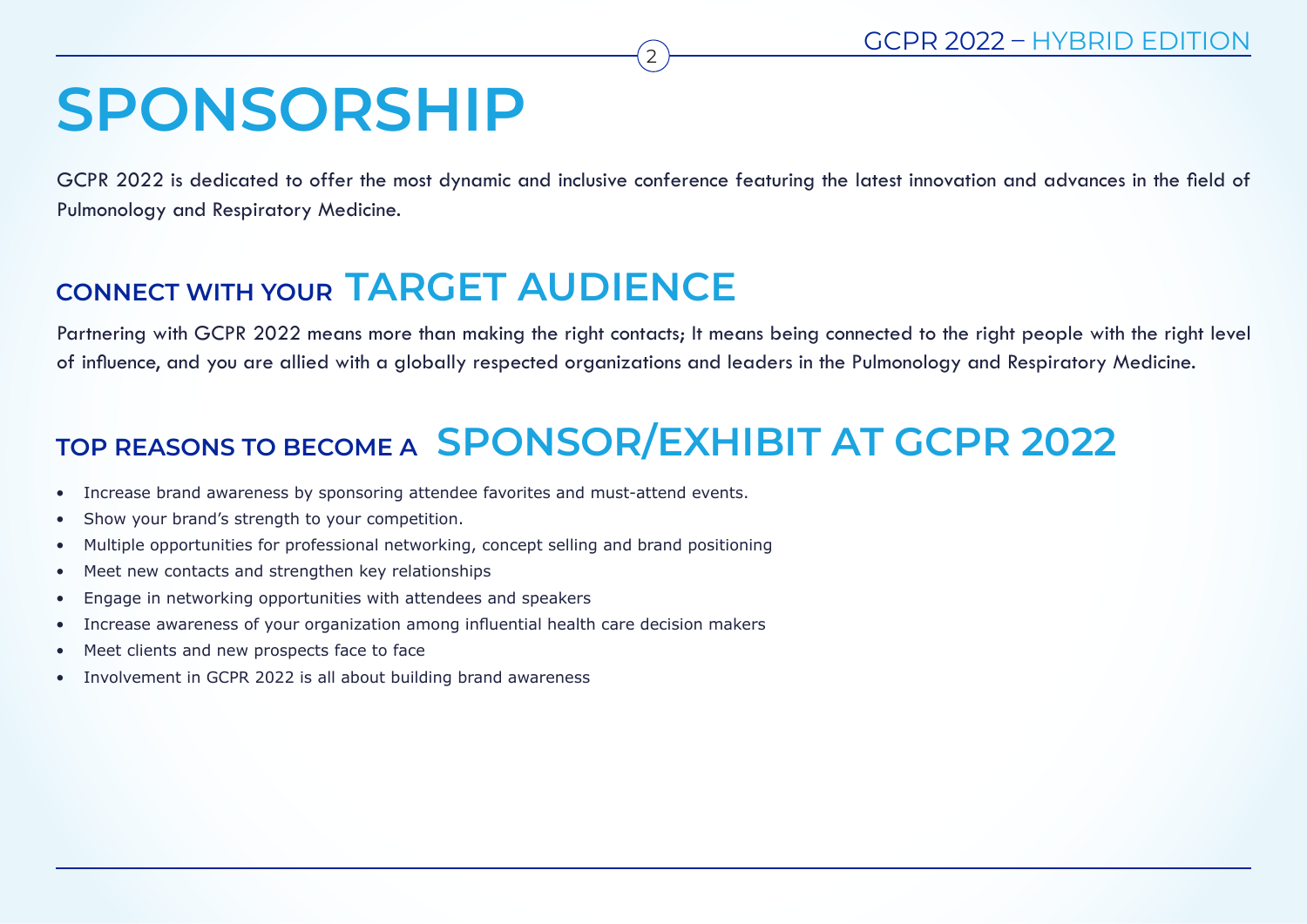#### 3) GCPR 2022 - HYBRID EDITION

| <b>SPONSERSHIP TYPES</b>                         | <b>Platinum</b>                     | Gold                                | <b>Silver</b>                       | <b>Bronze</b>                       | <b>Exhibitor</b>                    |
|--------------------------------------------------|-------------------------------------|-------------------------------------|-------------------------------------|-------------------------------------|-------------------------------------|
| Cost (USD)                                       | \$7500                              | \$6000                              | \$5000                              | \$3000                              | \$2500                              |
| Complimentary registrations for all days         | 8                                   | $\epsilon$                          | $\overline{4}$                      | $\overline{2}$                      |                                     |
| <b>Exhibitor Booths</b>                          | $\overline{2}$                      |                                     | $\overline{1}$                      | -1                                  |                                     |
| <b>Booth Size</b>                                | 3mt x 3mt                           | 3mt x 3mt                           | $3mt \times 3mt$                    | 3mt x 3mt                           | 3mt x 3mt                           |
| Logo in Conference Programme                     | Prominent logo                      | Medium logo                         | Medium logo                         | Small logo                          | Small logo                          |
| Logo on conference website                       | Logo and link to<br>sponsor website | Logo and link to<br>sponsor website | Logo and link to<br>sponsor website | Logo and link to<br>sponsor website | Logo and link to<br>sponsor website |
| Logo on conference materials                     | Prominent logo                      | Prominent logo                      | n/a                                 | n/a                                 | n/a                                 |
| Promotional material in delegate bags            | Yes                                 | Yes                                 | Yes                                 | Yes                                 | n/a                                 |
| About Company Ad in Conference Proceedings       | One full page                       | One full Page                       | <b>Half Page</b>                    | Half page                           | <b>Half Page</b>                    |
| Conference signage                               | Two                                 | One                                 | n/a                                 | n/a                                 | n/a                                 |
| Showcase a video during conference break timings | Yes                                 | Yes.                                | Yes                                 | Yes                                 | Yes                                 |
| Social media mentions                            | Yes:                                | Yes                                 | Yes                                 | Yes                                 | Yes                                 |
| <b>Certificate of Appreciation</b>               | <b>Yes</b>                          | Yes                                 | Yes                                 | Yes                                 | Yes                                 |

#### **Other Sponsorships**

Conference Bag: \$ 1500 Organization logo and conference logo on front of bag Conference Lanyard: \$ 1000 Organization logo on the conference attendee lanyard Conference Program Book: \$ 1000 Half-page advertisement on back cover of program book Bag Insert: \$ 1500 Company flyer in Conference bag